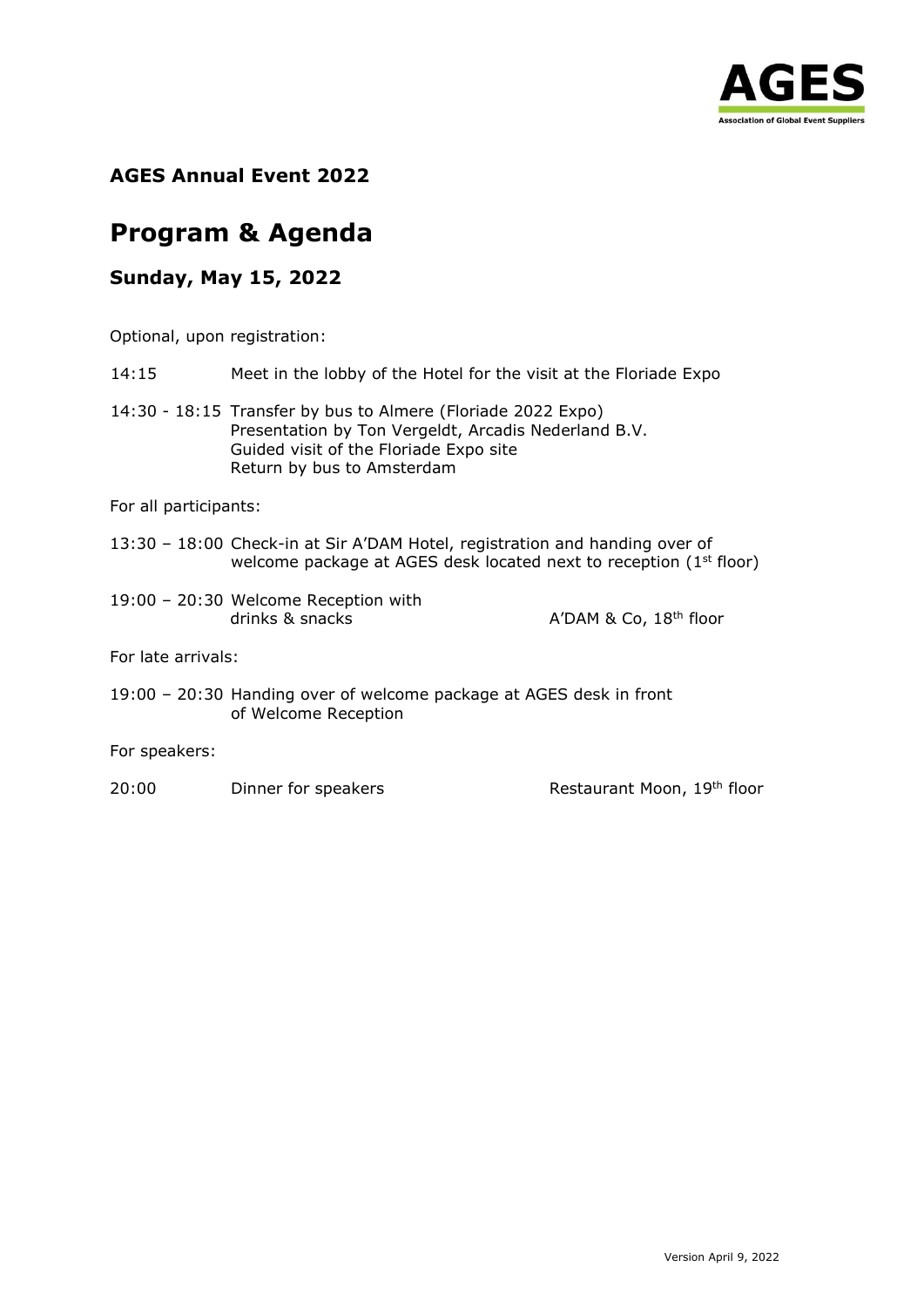

# **Monday, May 16, 2022**

*for Associate Members, Members, Partners and invited Guests*

#### **The Loft, Conference room, 16th floor A'DAM Tower**

08:00 - 08:30 Registration and handing over of welcome package at The Loft, 16<sup>th</sup> floor

| 08:30 | Opening address, Daniel Cordey, Chairman, AGES                                                                         |  |  |
|-------|------------------------------------------------------------------------------------------------------------------------|--|--|
|       | Welcome address, Joris Joosen, representing the hosts                                                                  |  |  |
| 08:45 | Imre van Leeuwen, Director of Formula 1 Heineken Dutch Grand Prix<br>Owner of SportVibes                               |  |  |
| 09:30 | Michael G. Cole,<br>CTO, PGA European Tour & Ryder Cup Europe                                                          |  |  |
| 10:15 | Morning Break                                                                                                          |  |  |
| 10:45 | Andreas Schär,<br>Managing Director, EURO 2024 GmbH                                                                    |  |  |
| 11:30 | John Mulder,<br>CEO Mojo Concerts BV                                                                                   |  |  |
| 12:15 | Lunch Break<br>Restaurant Moon, 19th floor                                                                             |  |  |
| 13:45 | Michal Langer,<br>CEO, European Games 2023 Kraków-Małopolska                                                           |  |  |
| 14:30 | Sven Stimac,<br>CEO friends+friends AG                                                                                 |  |  |
| 15:15 | Afternoon Break                                                                                                        |  |  |
| 15:45 | Francesco Romussi<br>Games Delivery Director, Milano Cortina 2026 Organizing Committee                                 |  |  |
| 16:30 | Duncan Stuttherheim<br>Entrepreneur & founder of the event company ID&T<br>interviewed by Joris Joosen                 |  |  |
| 17:15 | Closing of Conference<br>Group Photo                                                                                   |  |  |
|       | Press Room, 17 <sup>th</sup> floor<br>17:30 - 17:50 Pre-arranged one-to-one meetings,<br>slot 1 as per separate agenda |  |  |
| 18:30 | Meet in the lobby of Hotel for a 15 minutes' walk to start the<br>Drinks & Dinner Experience                           |  |  |
| 19:00 | Drinks at Brouwerij de Prael, Oudezijds Armsteeg 26, Amsterdam                                                         |  |  |
| 20:15 | Dinner at Restaurant Café in de Waag, Nieuwmarkt 4, Amsterdam                                                          |  |  |
| 22:00 | Guided walk back to Hotel                                                                                              |  |  |